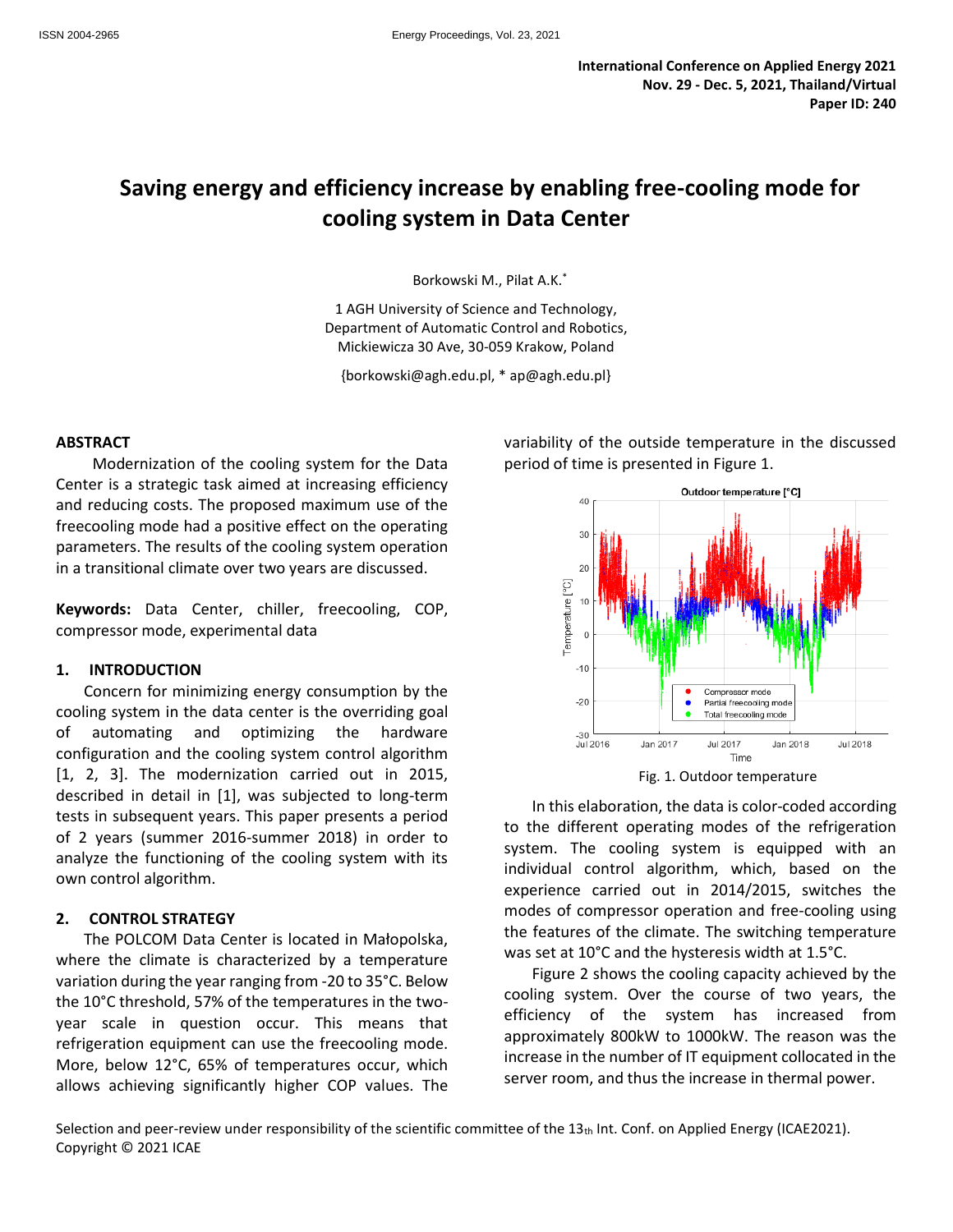The cooling system consisted of three chillers: chiller B, chiller C and Turbocor. They worked in parallel to ensure continuous production of cooling energy. The refrigeration system worked in three operating modes: compressor (each unit worked in the compressor mode), partial freecooling (at least one unit worked in freecooling mode) and total freecooling (all units worked in freecooling mode.

Chiller B and chiller C units are old type units, built on the basis of screw compressors. These aggregates could work in the free-cooling mode. The Turbocor unit is a modern internal unit with centrifugal compressors using magnetic bearing technology. It has been combined with a high-performance drycooler to maximize freecooling time.



Fig. 2. Cooling performance



Fig. 3. Performance coefficient

The operating parameters of chillers B and C are presented in Figures 4÷7. They show the COP of the aggregates as a function of time and outdoor temperature. Areas corresponding to compressor and free-cooling work can be observed. In the case of chillers

B and C, the COP for compressor operation ranges from 1.9 to 5.9, for freecooling from 5.9 to 22. Chiller B freecooled 41% of the time and 59% in compressor mode respectively. Chiller C 30% in freecooling mode and 13% in compressor mode, and was off 57% of the time.



Fig. 4. Performance coefficient of Chiller B



Fig. 5. Performance coefficient of Chiller B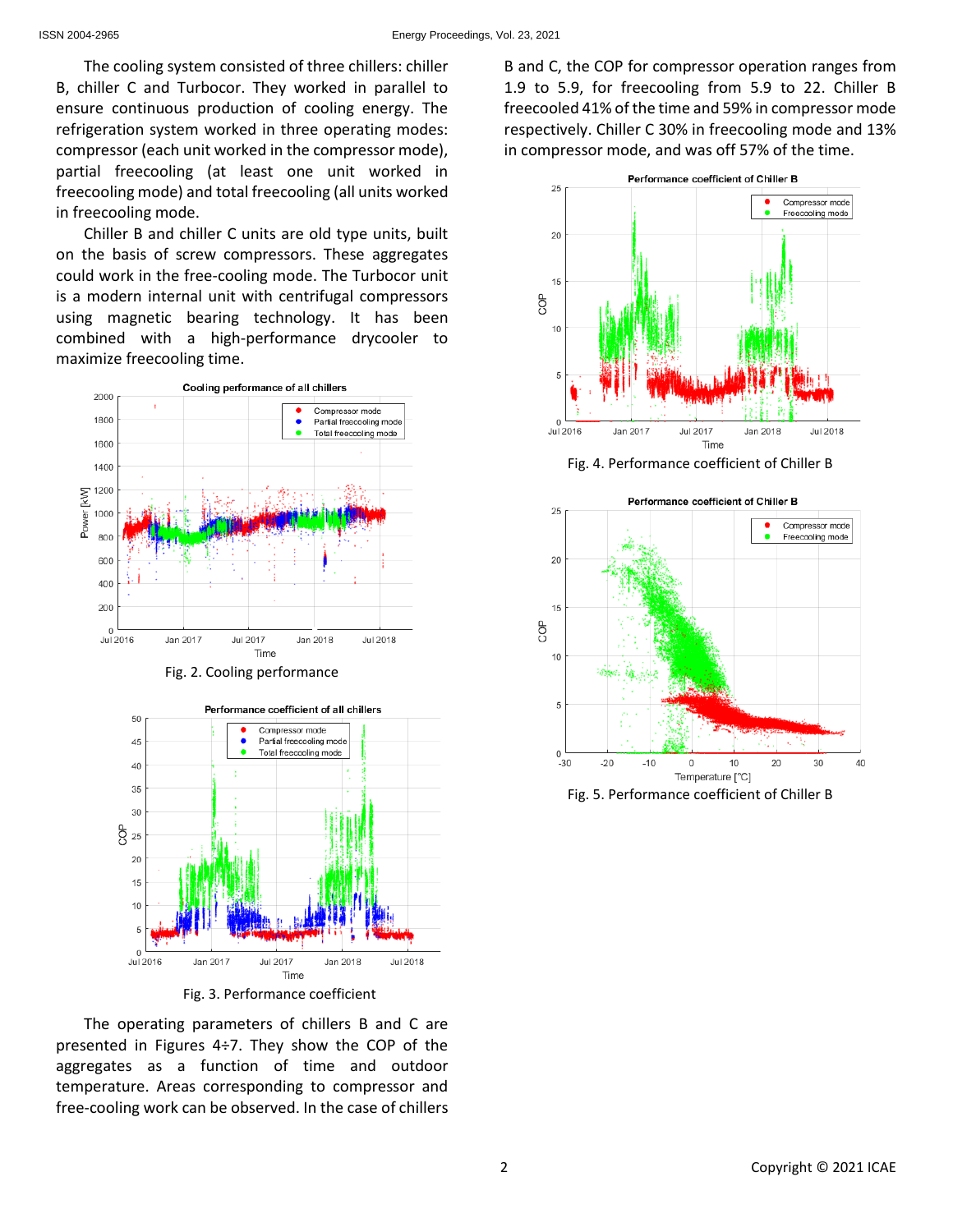

Fig. 6. Performance coefficient of Chiller C



## **3. ANALIZA KORZYŚCI Z WYKORZYSTANIA TRYBU FREECOOLING**

The modern Tubrocor refrigeration unit in combination with the highly efficient drycooler achieved a COP for compressor operation in the range from 3 to 6.7, and for freecooling operation from 8 to 60. The COP distribution during the year is shown in graphs 8 and 9. The unit worked in freecooling mode for 50 % of the time and in compressor mode also 50%. The comparison of the operating modes of the old and the new solution (see table 1) shows the clear advantage of the Turbocor unit in terms of operating efficiency. The percentage increases in the efficiency of the new Turbocor unit compared to the old solution based on Chillers B and C.



Fig. 8. Performance coefficient of Turbocor Chiller



Fig. 9. Performance coefficient of Turbocor Chiller

| Agregat     | <b>Chiller</b> | <b>Chiller</b> | <b>Both</b>     | <b>Turbocor</b> |
|-------------|----------------|----------------|-----------------|-----------------|
|             | в              |                | <b>Chillers</b> |                 |
| Aggregate   | 4.0            | 5.0            | 4.5             | 7.1             |
|             |                |                |                 | $(+58%)$        |
| Average COP | 10.6           | 10.4           | 10.5            | 22.3            |
| in FC mode  |                |                |                 | $(+112%)$       |
| Average COP | 3.3            | 3.3            | 3.3             | 4.3             |
| in CP mode  |                |                |                 | $+30%$          |

Tab. 1 Performance coefficient of chillers

The new solution achieved higher rates of work efficiency in all operating modes (especially in the freecooling mode), which translated into a higher average COP.

Considering that in 2018 the Turbocor chiller also achieved a higher cooling capacity compared to chillers